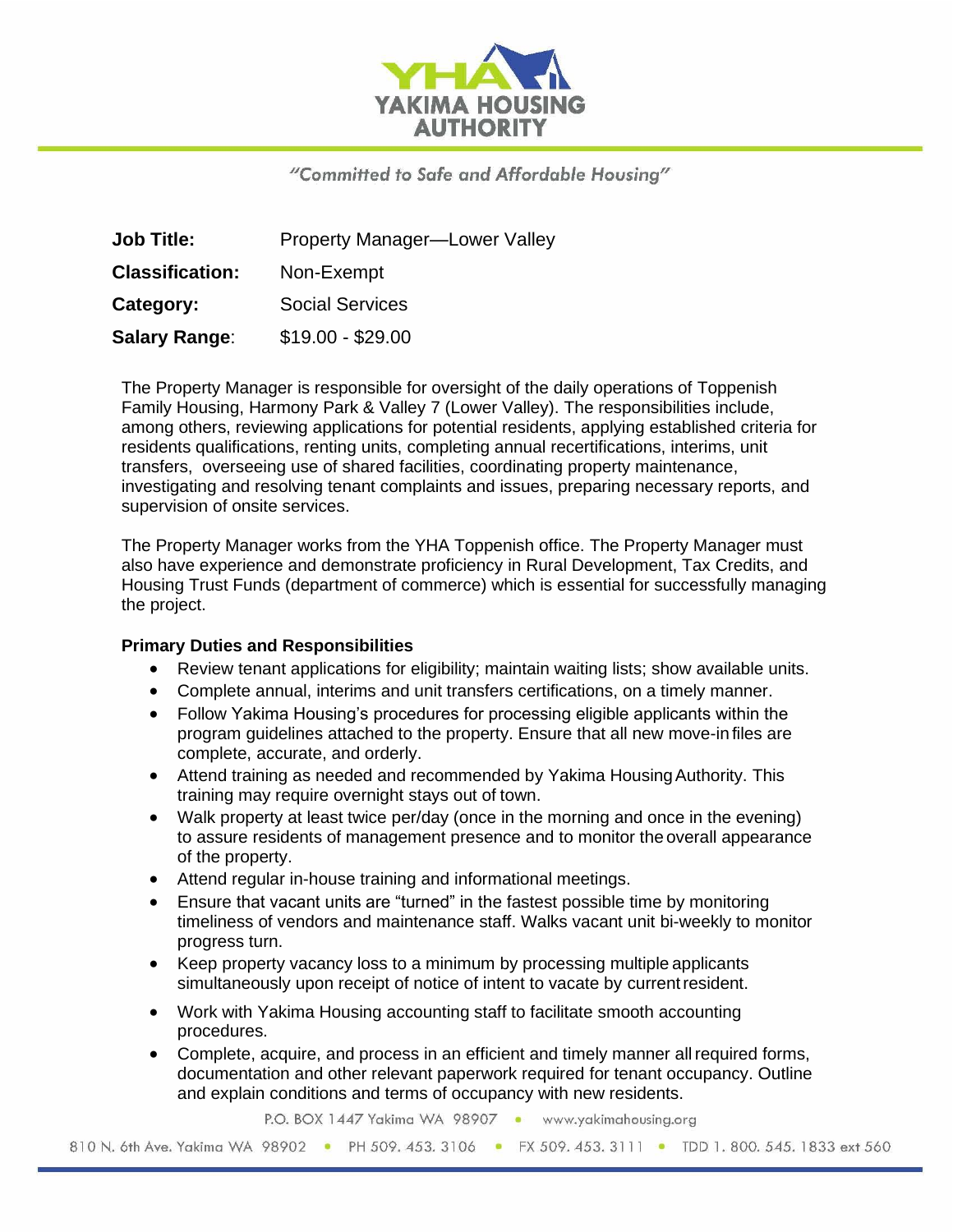

"Committed to Safe and Affordable Housing"

- Complete and timely submit required weekly reports, monthly reports, ticklers and compliance reports.
- Cooperate with compliance staff in timely submission of requested information for audits, inspections, and annual reports for lenders and regulatory agencies.
- Instruct tenants in emergency procedures, appliance use, and property rules.
- Investigate tenant complaints and resolves tenant issues, prepare written incident reports, serves tenant warning notices, 3-Day notices, 10-Day Notices, 14-Day Notices and 30-Day Notices, appears in eviction proceedings, and maintains a daily Managers log.
- Show vacant units and applies approved marketing strategies to reduce vacancy loss.
- Conduct walk through of vacated units assessing any damage, cost of repairs, and arranges turnover repairs. Prepare security deposit refund statements and submits to the Yakima Housing Authority housing department for disbursement in accordance with lease provisions.
- Work in cooperation with the Yakima Housing Maintenance Supervisor, schedules maintenance staff, engages subcontractors in repairing plumbing or electrical malfunctions, painting of apartments or buildings, and maintaining landscaping or gardening work, and prepares maintenance work orders for all maintenance work to be performed.
- Work in cooperation with Service Coordinator staff.
- Ensure that all federal, state, and local laws, regulations, and policies applicable to the project and tenant occupancy, including Yakima Housing Authority's rules and policies, are adhered to and appropriately enforced at all times.
- Other duties as assigned.

### **Requirements**

- Commitment & enthusiasm towards achieving Yakima Housing's Mission Statement.
- Demonstrated ability to manage and work cooperatively and effectively with a diverse group of people.
- Strong oral and written communication skills.
- Strong time management skills and ability to multi-task.
- Demonstrated ability to create, maintain, and manage records with efficiency and attention to detail.
- Demonstrated ability to collect and precisely account for tenant security deposits and rents.
- At least 3 years of experience managing a large apartment complex, subsidized housing experience preferred.
- Experience and understanding of the administration of Tax Credit Projects and USDA Rural Development.

P.O. BOX 1447 Yakima WA 98907 · www.yakimahousing.org